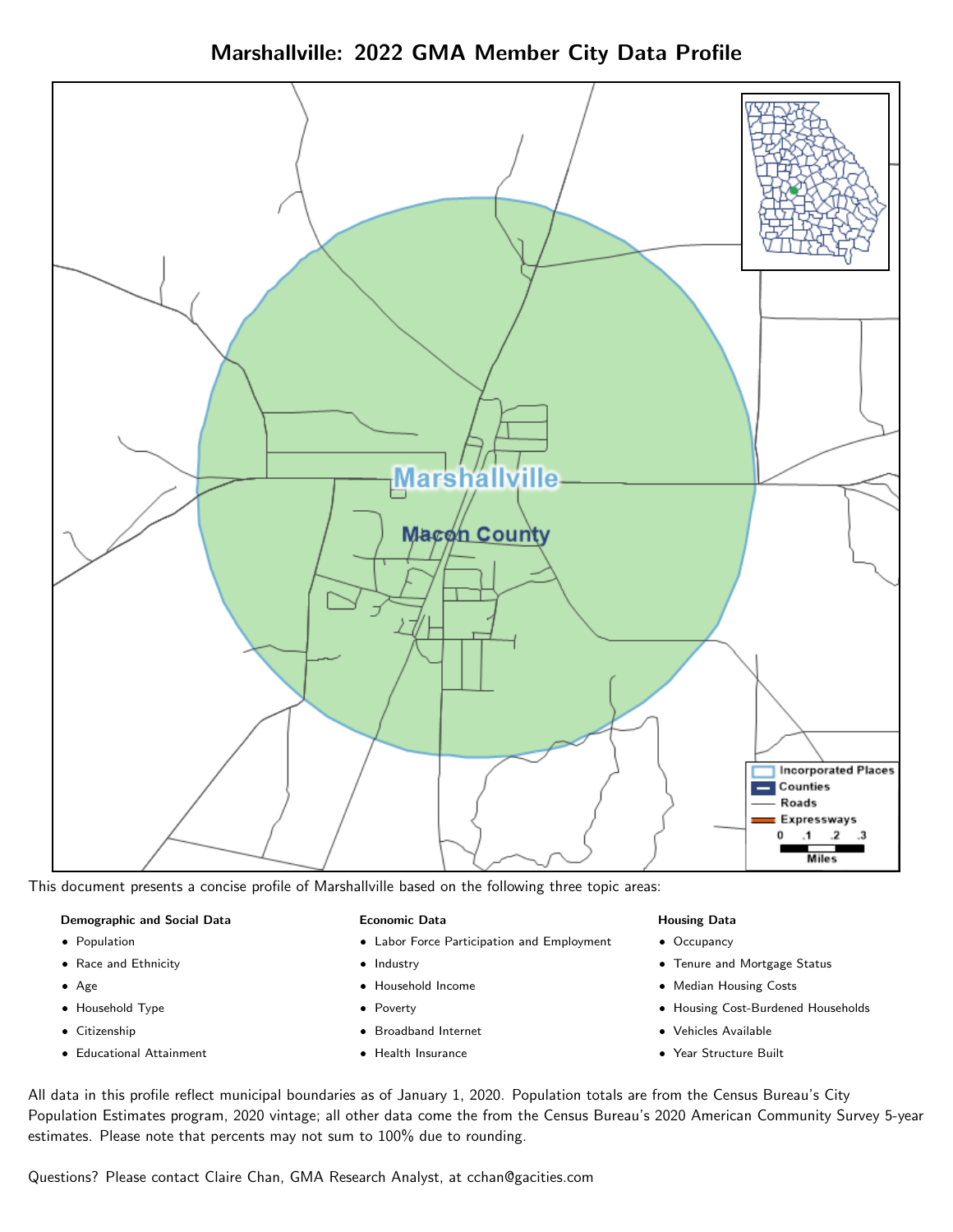# Marshallville: Demographic and Social





**Citizenship** 

| Native Born<br>100% |  |
|---------------------|--|

Source: American Community Survey, 2020 5-year estimates, table B05002 Source: American Community Survey, 2020 5-year estimates, table B15002

Race and Ethnicity



Source: U.S. Census Bureau, City Population Estimates, 2020 vintage Source: American Community Survey, 2020 5-year estimates, table B03002

### Household Type



Source: American Community Survey, 2020 5-year estimates, table B01001 Source: American Community Survey, 2020 5-year estimates, table B11001

#### Educational Attainment



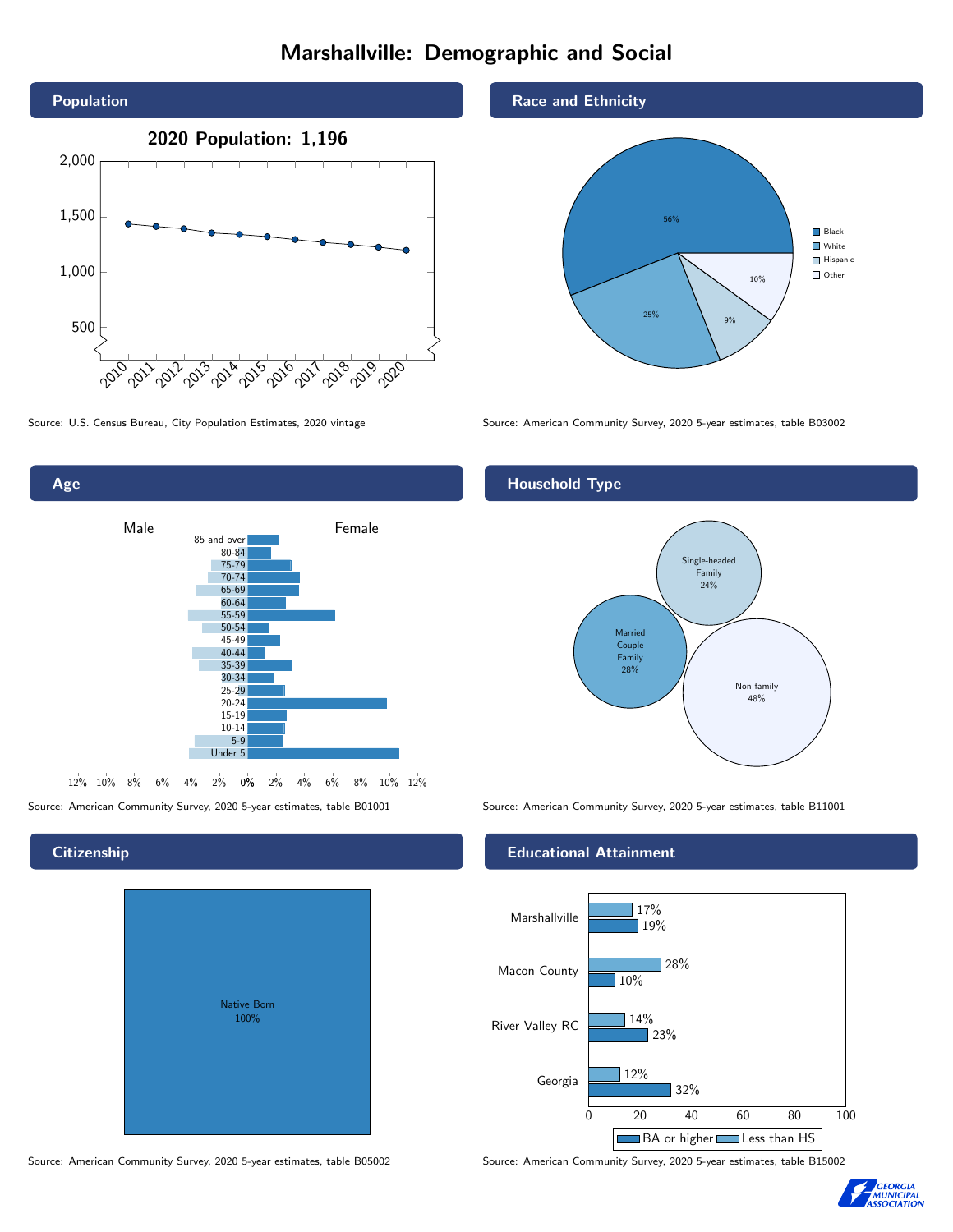# Marshallville: Economic





Source: American Community Survey, 2020 5-year estimates, table B23001 Note: Unemployment rate is based upon the civilian labor force.

#### Industry

| Agriculture, forestry, fishing and hunting, and mining      | 22% |  |
|-------------------------------------------------------------|-----|--|
| Construction                                                | 2%  |  |
| Manufacturing                                               | 17% |  |
| <b>Wholesale Trade</b>                                      | 2%  |  |
| Retail Trade                                                | 14% |  |
| Transportation and warehousing, and utilities               |     |  |
| Information                                                 |     |  |
| Finance and insurance, real estate, rental, leasing         |     |  |
| Professional, scientific, mgt, administrative, waste mgt    |     |  |
| Educational services, and health care and social assistance |     |  |
| Arts, entertainment, recreation, accommodation, food        |     |  |
| service                                                     |     |  |
| Other services, except public administration                |     |  |
| Public administration                                       |     |  |

Source: American Community Survey, 2020 5-year estimates, table C24030



Source: American Community Survey, 2020 5-year estimates, tables B19013 and B19025 Source: American Community Survey, 2020 5-year estimates, table B17010



#### Health Insurance



Source: American Community Survey, 2020 5-year estimates, table B28002 Source: American Community Survey, 2020 5-year estimates, table B18135



Poverty

#### Georgia River Valley RC Macon County Marshallville 20% 29% 45%  $720%$ 30% 48% 78%

14%

0 20 40 60 80 100

Total Population Children